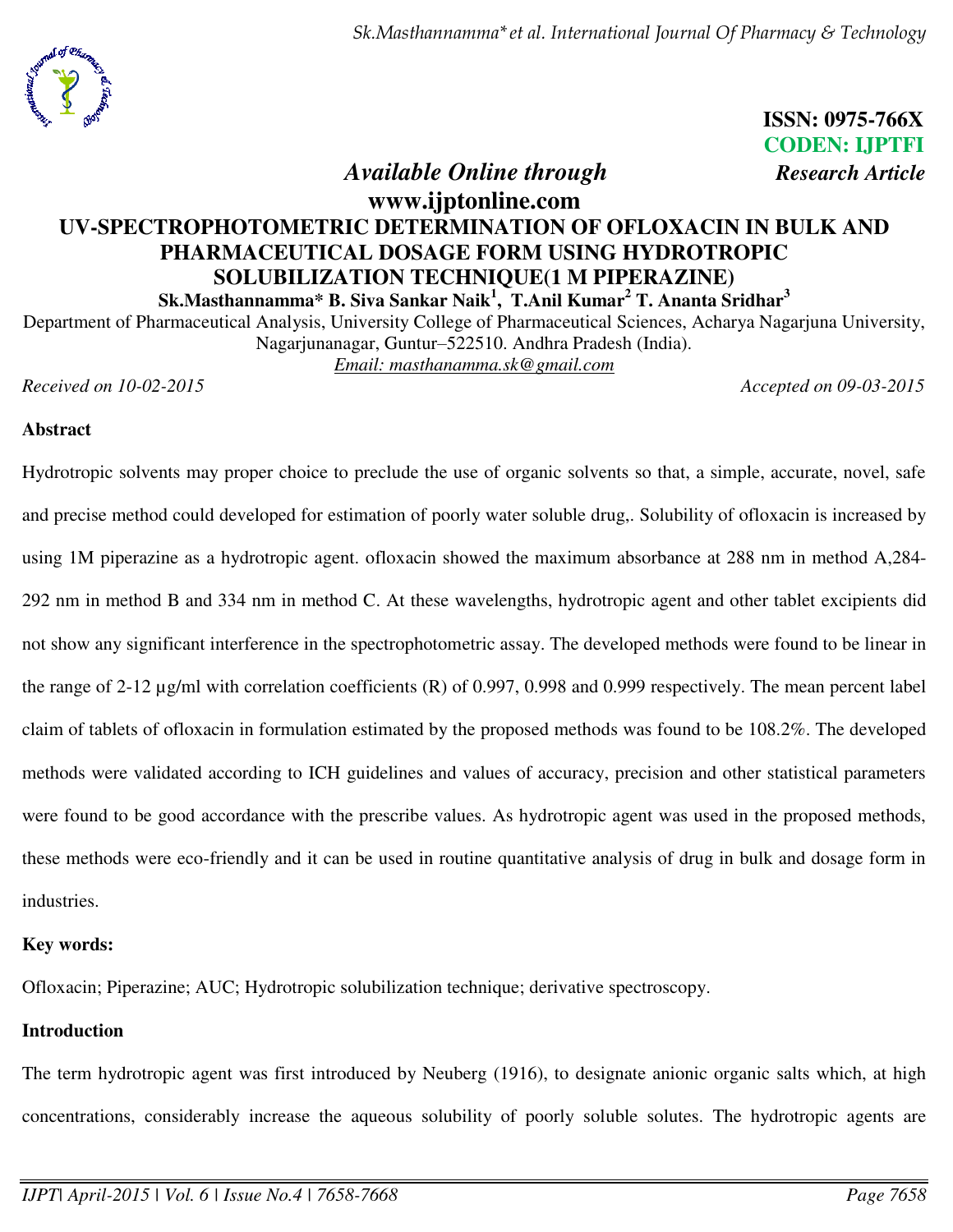*Sk.Masthannamma\*et al. International Journal Of Pharmacy & Technology*  defined as non-micelle-forming substances, either liquids or solids, organic or inorganic, capable of solubilizing insoluble compounds. Hydrotropic agents consist generally of two essential parts, an anionic group and hydrophobic aromatic ring or ring system. The anionic group is obviously involved in bringing about high aqueous solubility, which is prerequisite for a hydrotropic substance. On the other hand, planarity of the hydrophobic part has been emphasized as an important factor in the mechanism of hydrotropic solubilization. Hydrotropes commonly used includes sodium benzoate, sodium acetate, sodium salicylate, nicotinamide, urea, trisodium citrate, sodium ascorbate, piperazine, caffeine, potassium citrate etc. hydrotropic agents have been observed to enhance the solubility of various substances in water.

Ofloxacin was chemically (RS) 9-fluoro-2, 3dihydro-3-methyl-10-(4methl-1-piperazinyl)-7- oxo- 7H-prido [1, 2, 3 de]-1, 4benzoxazine-6-carboxylic acid. Ofloxacin belongs to class of drugs called quinolone antibiotics. Ofloxacin is a broad spectum antibiotic that is active against both Gram-positive and Gram-negitive. It inhibition of topoisomrase enzymes, which inhibits relaxation of supercoild DNA and promotes breakage of double stranded DNA. It is used to treat a variety of bacterial infections.



**Fig. 1 structure of ofloxacin.** 

Literature survey revealed that very few methods have been reported for the analysis of Ofloxacin. which include UV spectroscopy<sup>1</sup>, Reverse Phase High performance Liquid Chromatography<sup>4</sup>, HPTLC<sup>2</sup> Titrimetric methods<sup>5</sup> and USP, BP  $<sup>6,7</sup>$ . The present study illustrate development and validation of simple, economical, selective, accurate, precise</sup> spectrophotometric method for the determination of Ofloxacin by using hydrotropic solubilization technique in bulk and Pharmaceutical dosage forms and validated as per ICH guidelines.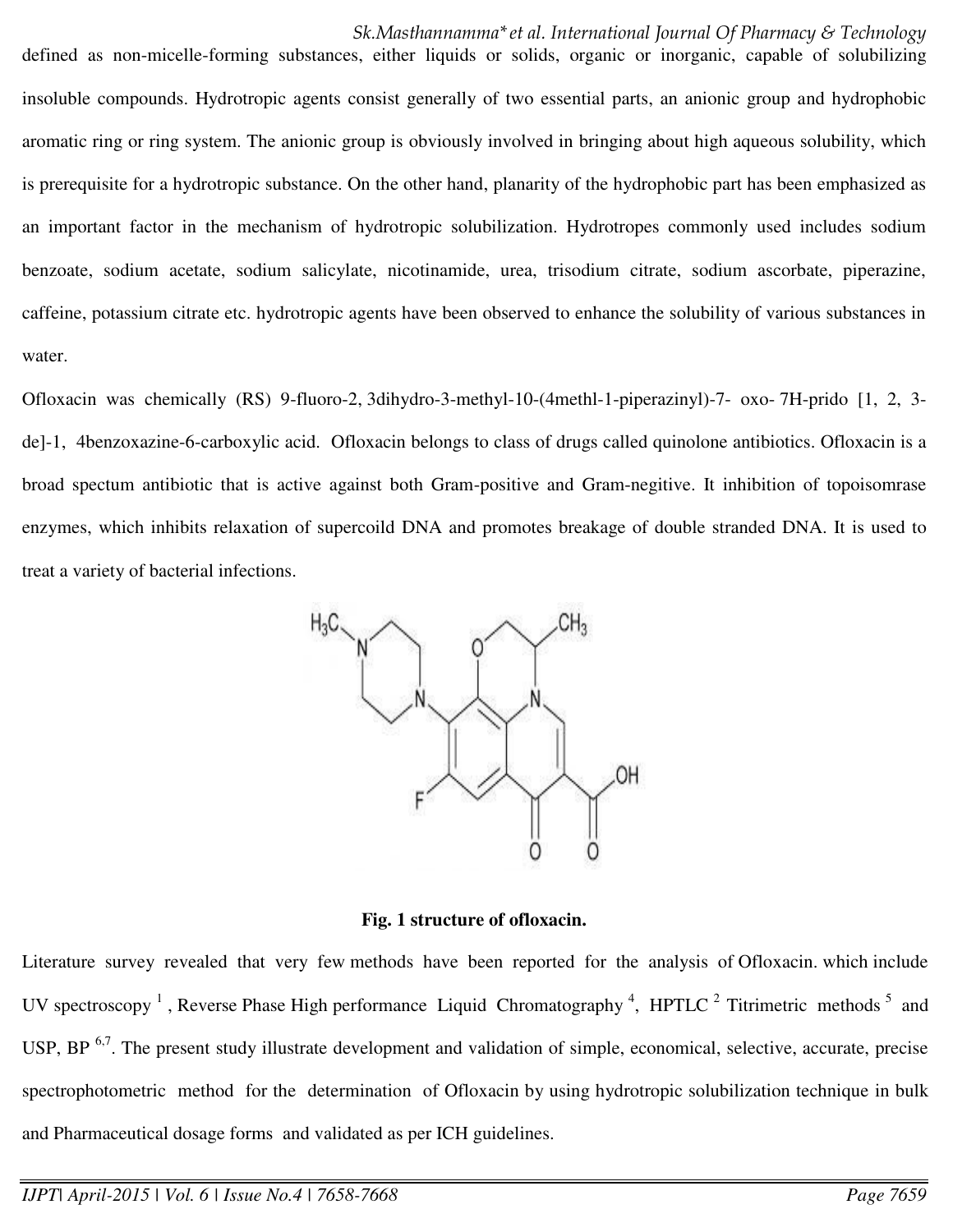### **Materials and Methods**

### **Chemicals and reagents**

Ofloxacin (99.4%) was obtained as gift sample from protect laboratories, Hyderabad, India. Pharmaceutical tablet formulation of OFLOX tab 200 mg purchased from local market. Piperazine (A.R Grade; Qualigens) and distilled water used for the study.

### **Instrumentation:**

Shimadzu UV -1800 double beam spectrophotometer with 1cm path length supported by shimadzu UV-probe software, version 2.21 was used for spectral measurements with 10mm matched quartz cells . Shimadzu balance (BL-220H) was used for weighing.

### **Selection of solvent:**

1M piperazine solution was used as a solvent for developing spectral characterstics of a drug. The selection was made after assessing the solubility in different hydropropic solvents like sodium acetate, sodoim benzoate, urea, citric acid. Among these solvents ofloxacin was freely soluble (1 in 10 parts as per IP-2010)1M piperazine and showed maximum drug stability

### **Preparation of reagent solution:**

1M piperazine solution was prepared by 8.614 gm of piperazine pure chemical was weighed and dissolved in 10 ml distilled water and the volume was made upto the mark with distilled water in 100 ml volumetric flask.

# **Preparation of standard stock solution:**

Working standard ofloxacin 10 mg was weighed accurately and transferred to a 10 ml volumetric flask and dissolved in 1 ml of 1M piperazine solution. The flask was shaken and volume was made up to the mark with distilled water to give a solution of 1000μg/ml. It was further diluted with distilled water to get the concentration of 100μg/ml. from this solution a series of aliquots were prepared for further method development.

# **Method A:**

# **Absorption maxima method:**

For the selection of analytical wavelength 10µg/ml solution of ofloxacin was prepared by appropriate dilution of standard stock solution and scanned in the spectrum mode from 200 nm to 400 nm. From the spectrum  $\lambda_{\text{max}}$  of ofloxacin,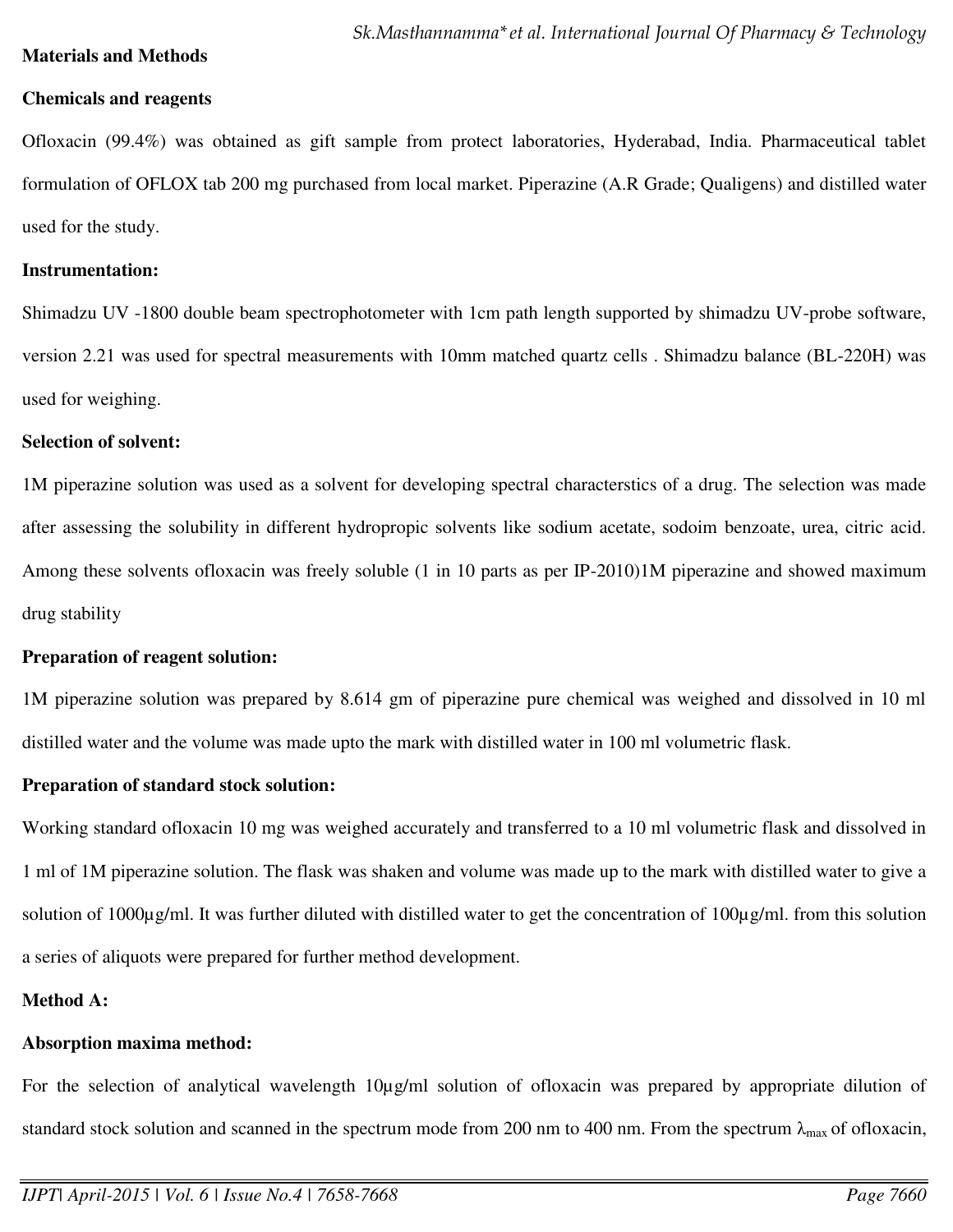*Sk.Masthannamma\*et al. International Journal Of Pharmacy & Technology*  288 nm was selected for the analysis. The calibration curve was prepared in concentration range of 2-12 µg/ml at 288 nm. The calibration curve for ofloxacin was plotted in the concentration v/s absorbance and regression equation was calculated. (fig. 2&3).



**Fig. 2 Absorption maxima spectrum of ofloxacin** 



**Fig. 3 calibration curve of ofloxacin in method A.**

# **Method B:**

### **Area under curve method:**

For the selection of analytical wavelength 10µg/ml solution of ofloxacin was prepared by appropriate dilution of standard stock solution and scanned in the spectrum mode from 200 nm to 400 nm. Area under curve (AUC) method involves the calculation of integrated value of absorbance with respect to the wavelength between two selected wavelengths 284-292 nm. Area calculation processing item calculates area bound by curve and horizontal axis. The horizontal axis is selected by entering the wavelength range over which the area has to be calculated. The wavelength range is selected on the basis of repeated observations so as to get the linearity between area under curve and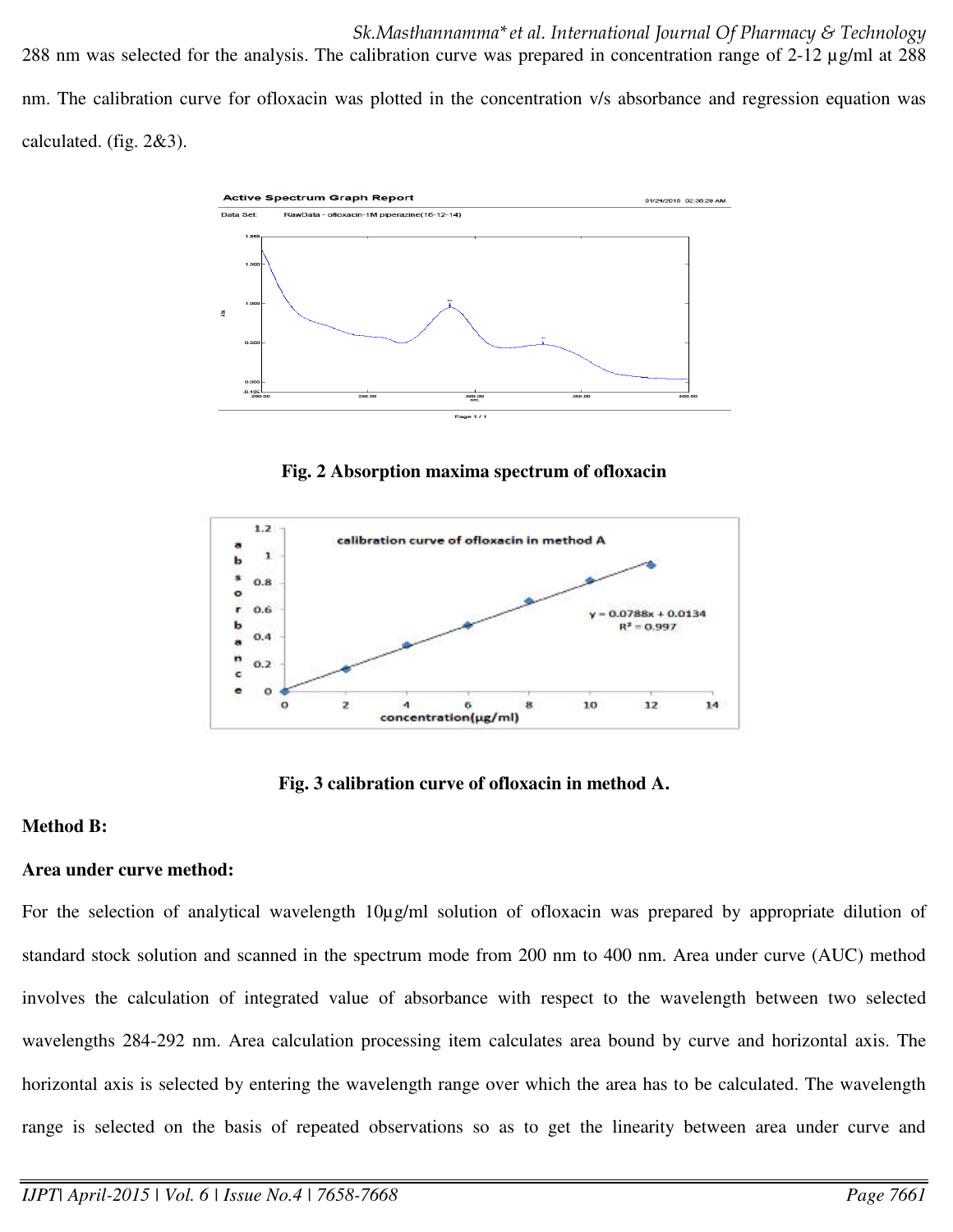*Sk.Masthannamma\*et al. International Journal Of Pharmacy & Technology* 

concentration. From this regression equation was calculated for the determination of amount of Ofloxacin in tablet

formulation.(fig.4&5)







**Fig. 5 calibration curve of ofloxacin in method B.**

# **Method C:**

**First order derivative spectroscopy:** It involves the conversation of normal spectrum to its zero, first, second or higher derivative spectrum. In derivative spectrophotometry, spectra are obtained by plotting the first or a higher order derivative of absorbance with respect to wavelength as a function of wavelength. Often, these plots reveal spectral detail that is the lost in an ordinary spectrum. In addition, concentration measurements of an analyte in the presence of interference or of two or more analytes in a mixture can sometimes be made more easily accurately using derivative methods. In this method, 10µg/ml solution of ofloxacin was prepared by appropriate dilution of standard stock solution and scanned in the spectrum mode from 200-400 nm. The absorption spectra thus obtained were derivitised from zero to second order. First order derivative spectra of drug showed a sharp peak at 334 nm, which was selected for its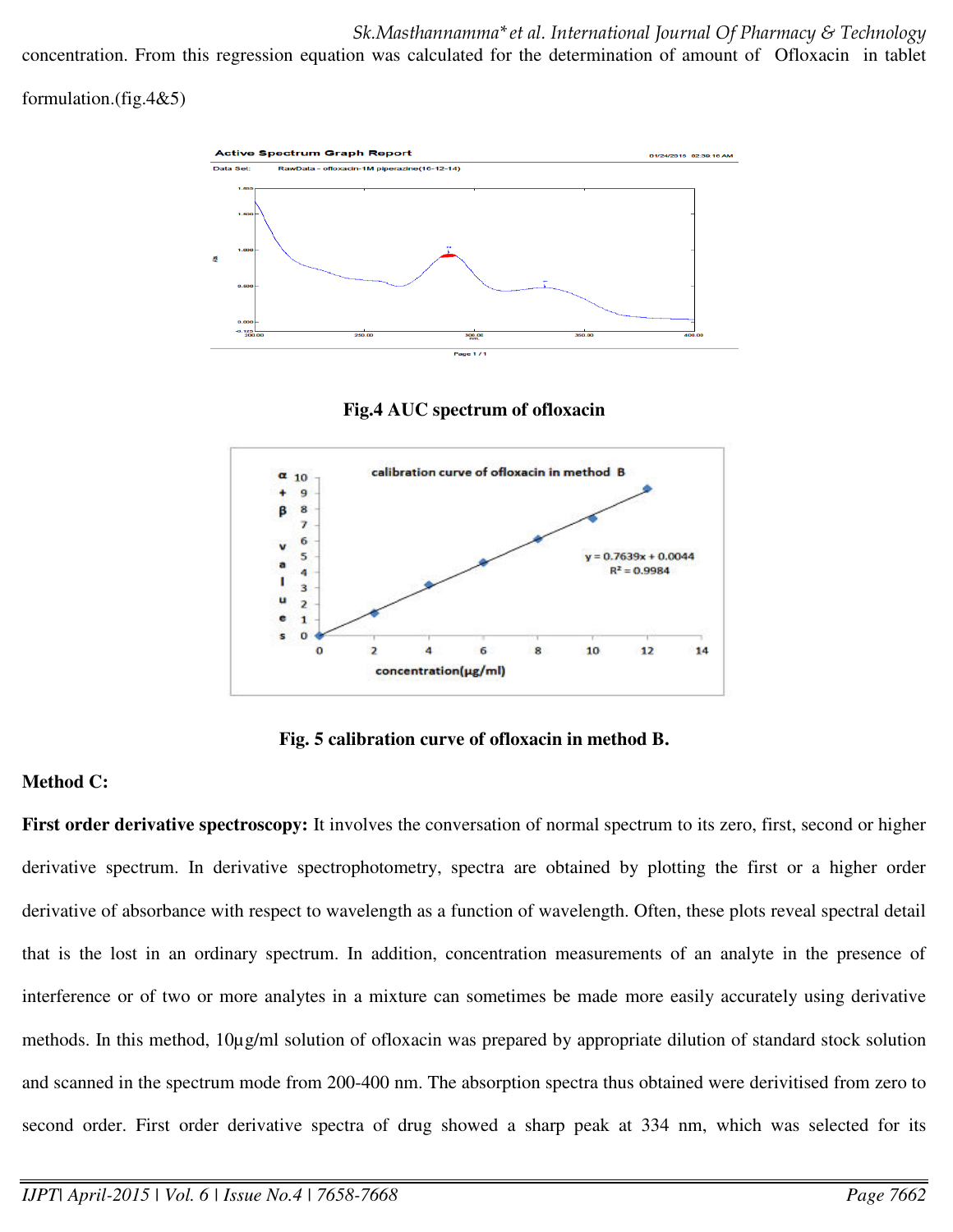*Sk.Masthannamma\*et al. International Journal Of Pharmacy & Technology*  quantification. The calibration curve for ofloxacin was plotted in the concentration range of 2-12 µg/ml at 334 nm. The concentration of drug present in the solution was determined against the calibration curve in quantization mode.(fig. 6&7)



**Fig.6 first order derivative spectrum of ofloxacin.** 



**Fig. 7 Calibration curve of ofloxacin in method C.** 

# **Estimation of ofloxacin in tablet formulation:**

For the estimation of ofloxacin in the commercial formulation,20 tablets each containing 200 mg of ofloxacin were weighed and average weight calculated. Triturate the tablets, for the analysis of drug ,quantity of powder equivalent to 10 mg of ofloxacin was transferred to10 ml volumetric flask and dissolved in 1M piperazine solution . it was filtered with whatmann filter paper no.41 and then volume made up to the mark with water to obtain a stock solution of 1000 µg /ml of ofloxacin, further dilutions of the stock solution were made in distilled water to get required concentration. In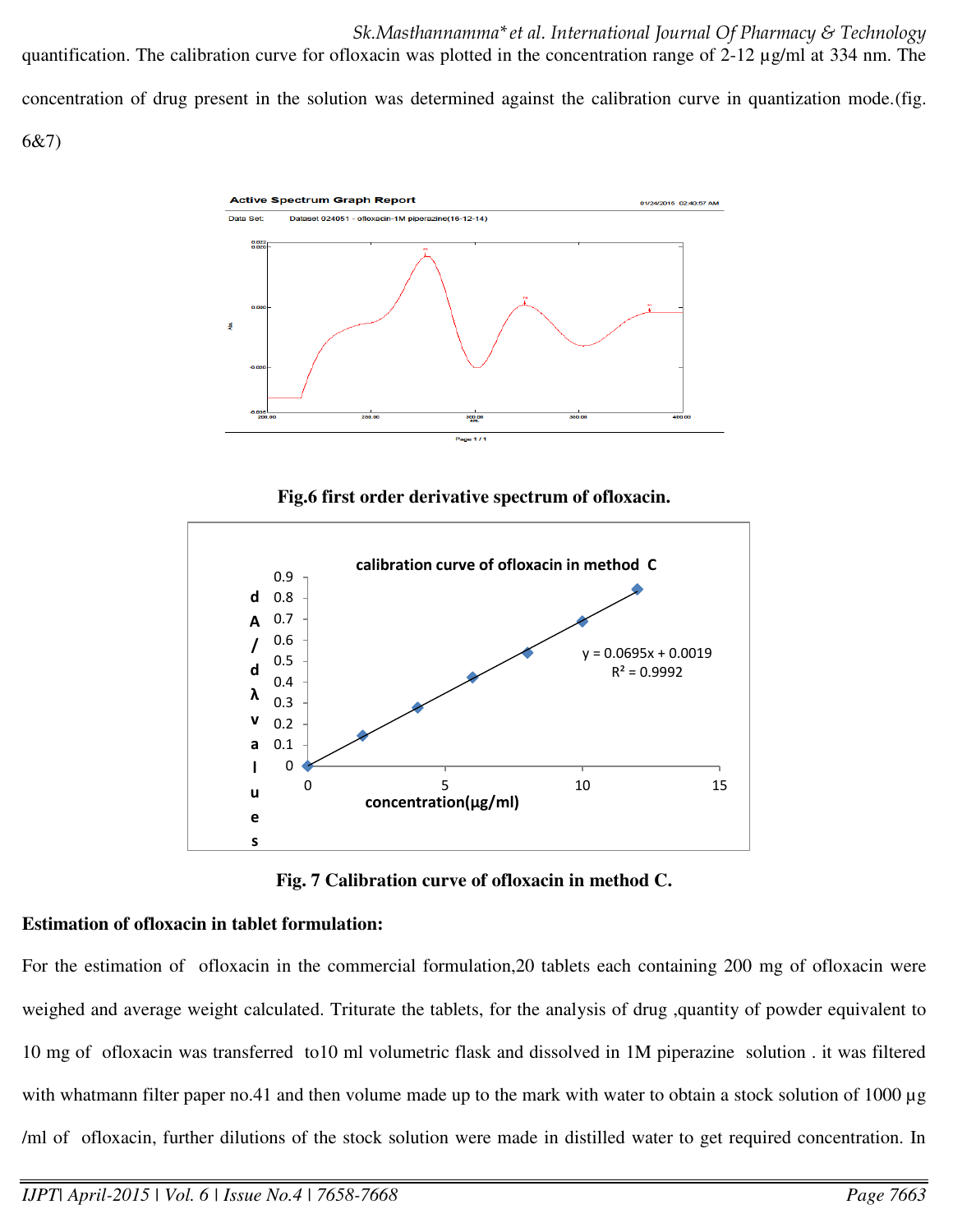*Sk.Masthannamma\*et al. International Journal Of Pharmacy & Technology*  method A the concentration of ofloxacin was determined by measuring absorbance of sample solution at 288 nm .in method B, the concentration of ofloxacin was determined by measuring absorbance of sample solution in wavelength range of 284-292 nm .in method C, first order derivative spectroscopy the concentration of ofloxacin was determined by measuring amplitude difference at  $\lambda_{\text{max}}$ 334 nm. Result of tablet analysis are shown in table no. the assay procedure was repeated 6 times (n=6) (table.1)

| Table-1: Results of marketed formulation analysis. |  |  |  |  |
|----------------------------------------------------|--|--|--|--|
|----------------------------------------------------|--|--|--|--|

| <b>Proposed</b> | Label     | <b>Test</b><br><b>Amount found</b> |              | $%$ Assay | $\%$ RSD |
|-----------------|-----------|------------------------------------|--------------|-----------|----------|
| methods         | claim(mg) | $conc(\mu g/ml)$                   | $(\mu g/ml)$ |           |          |
| A               | 200mg     | 10                                 | 10.8         | 108       | 0.35     |
| В               | 200mg     | 10                                 | 10.2         | 102       | 0.56     |
| $\mathsf{C}$    | 200mg     | 10                                 | 9.99         | 99.90     | 0.45     |

# **Method validation**

The method was validated according to ICH guidelines to study accuracy, linearity and precision.

# **Linearity:**

In order to find out linearity range of proposed UV-spectrophotometric method, studies were carried out by plotting absorbances of analyte against concentrations of the analyte. a good linear relationship ( $r^2$ =0.997, 0.998 &0.999 for method A,B&C respectively) was observed between concentrations of ofloxacin and the corresponding absorbance. The regression of ofloxacin concentration over its absorbance was found to be y=0.078x+0.013, 0.764x+0.004  $&0.0695x+0.0019$  for method A, B&C (where y is the absorbance and x is the concentration of ofloxacin).the slope, intercept and the correlation coefficient of the drug were shown in table.2.

**Table-2: Optical characteristics of the proposed methods** 

| <b>S.NO.</b>   | <b>Parameter</b>           | <b>Method A</b>     | <b>Method B</b>    | <b>Method C</b>     |
|----------------|----------------------------|---------------------|--------------------|---------------------|
|                | Linearity $(\mu g/ml)$     | $2 - 12$            | $2 - 12$           | $2 - 12$            |
| $\overline{2}$ | Linearity eqution          | $y=0.0787X+0.013$   | $Y=0.764x+0.004$   | $Y=0.0695x+0.0019$  |
| 3              | $Slope \pm SD$             | $0.0787 \pm 0.0026$ | $0.764 \pm 0.0045$ | $0.0695 \pm 0.0028$ |
| $\overline{4}$ | Intercept $\pm SD$         | $0.013 \pm 0.0046$  | $0.004 \pm 0.0069$ | $0.0019 \pm 0.0096$ |
| 5              | Correlation<br>coefficient | 0.997               | 0.998              | 0.999               |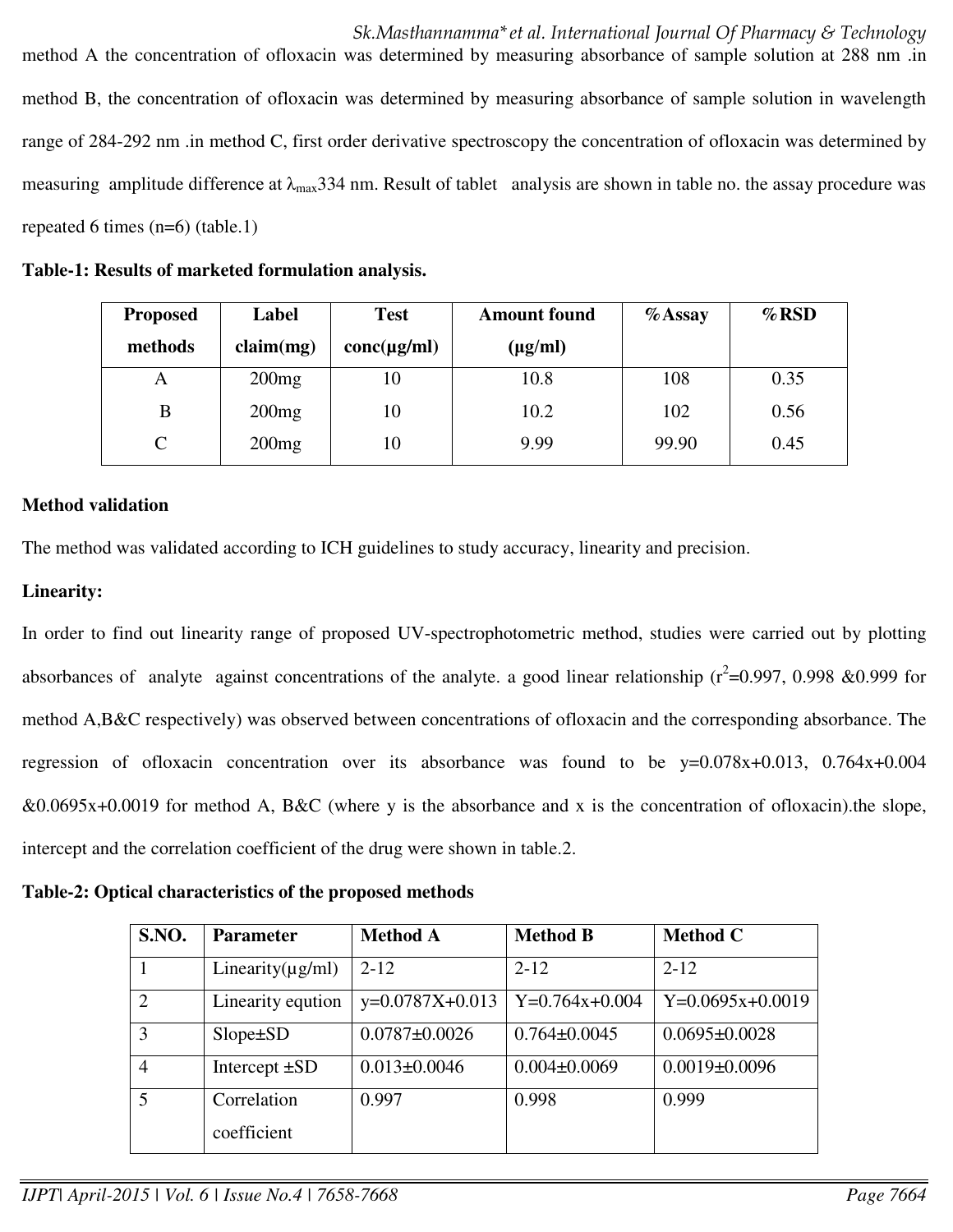### **Accuracy**

Accuracy is expressed as the closeness of the results from standard samples to that of the actual known amounts to determine the accuracy of the proposed method, recovery studies were carried out by adding different amounts (2µg, 4ȝg, 6µg) of bulk sample to the pre-analyzed formulation .the solutions were suitably diluted in the range and then each of the dilution was observed 6 times. The % recoveries of the drug was found to be  $91.22$ ,  $96.37 \& 95.34\%$  in method A, B &C respectively. The results were shown in the table.3.

| <b>Method</b> | Level of | Pre anlyzed      | <b>Amount</b>     | <b>Amount</b>     | % Recovery |
|---------------|----------|------------------|-------------------|-------------------|------------|
|               | recovery | $conc(\mu g/ml)$ | $added(\mu g/ml)$ | $found(\mu g/ml)$ |            |
|               |          |                  |                   |                   |            |
|               | 50       | $\overline{4}$   | $\overline{2}$    | 5.602             | 93.37      |
| Method A      | 100      | $\overline{4}$   | $\overline{4}$    | 7.10              | 88.78      |
|               | 150      | $\overline{4}$   | 6                 | 9.15              | 91.53      |
|               |          |                  |                   |                   |            |
|               | 50       | $\overline{4}$   | $\overline{2}$    | 5.82              | 97         |
| Method B      | 100      | $\overline{4}$   | $\overline{4}$    | 7.65              | 95.62      |
|               | 150      | $\overline{4}$   | 6                 | 9.65              | 96.5       |
|               |          |                  |                   |                   |            |
|               | 50       | $\overline{4}$   | $\mathbf{2}$      | 5.74              | 95.66      |
| Method C      | 100      | $\overline{4}$   | $\overline{4}$    | 7.83              | 97.87      |
|               | 150      | $\overline{4}$   | 6                 | 9.25              | 92.5       |
|               |          |                  |                   |                   |            |

|  | Table-3: Recovery studies of proposed methods. |  |  |  |  |
|--|------------------------------------------------|--|--|--|--|
|--|------------------------------------------------|--|--|--|--|

# **Precision**

Precision is the level of repeatability of results as reported between samples analyzed on the same day (intra-day) and samples run on 3 different days (inter-day).to check the intra-day and inter-day variation of the method, solution containing 4,6,8 µg/ml ofloxacin were subjected to the proposed spectrophotometric method of analysis and the recoveries obtained were noted. the precision of proposed method i.e. the intra and inter-day variations in the absorbance of the drug solutions was calculated in terms of % RSD and the results were presented in the table.3 stastical revolution revealed that relative standard deviation of drugs at different concentration levels for 6 times was less than 2.0 (intraday-0.177inter day-0.147).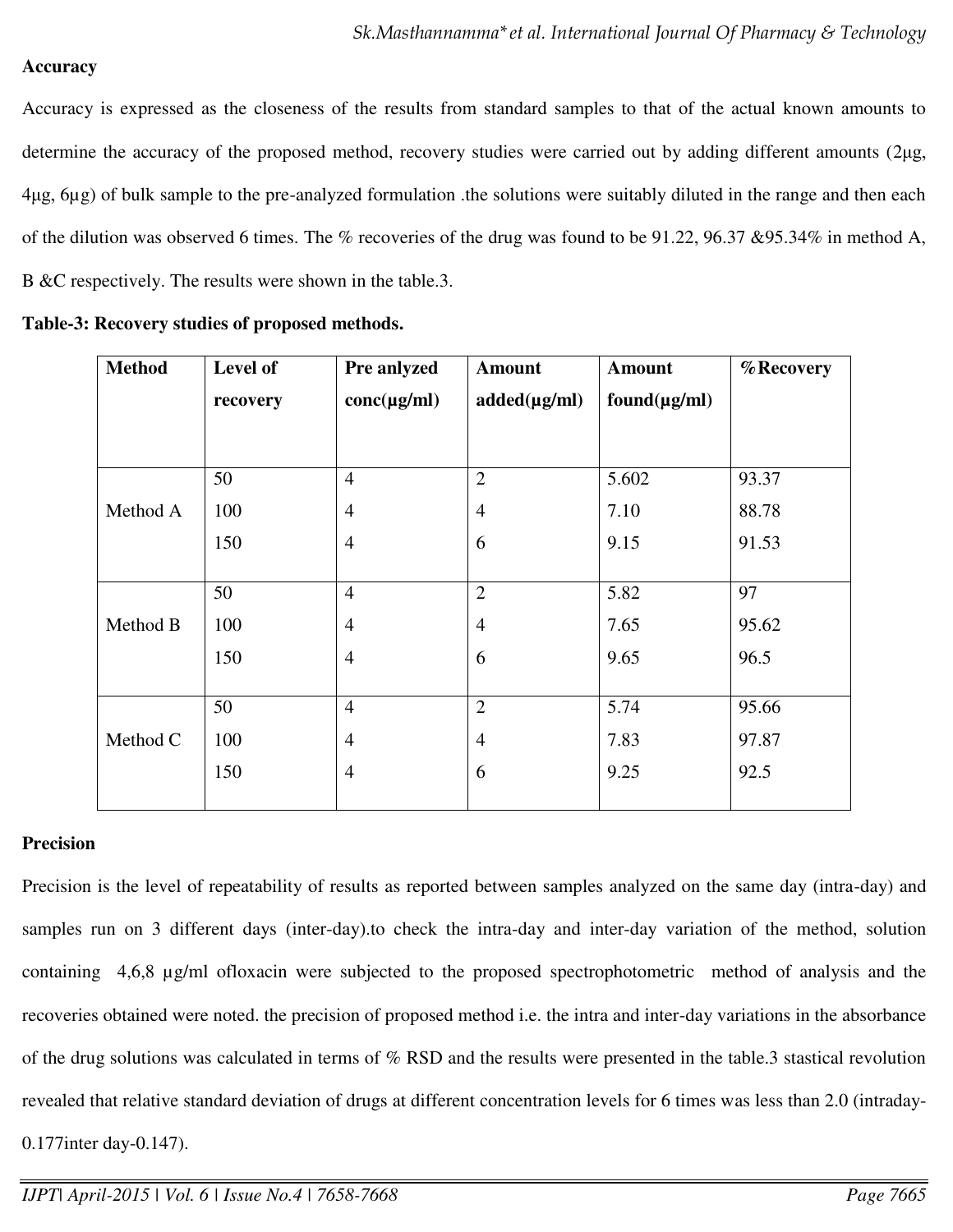*Sk.Masthannamma\*et al. International Journal Of Pharmacy & Technology* 

### **Table-4 Precision studies of proposed methods:**

| Intra day                   |                |                   |         | Inter day     |                   |         |  |
|-----------------------------|----------------|-------------------|---------|---------------|-------------------|---------|--|
| Method                      | Concentration( | Mean $\pm SD$     | $%$ RSD | Concentratio  | Mean $\pm SD$     | $%$ RSD |  |
|                             | $\mu$ g/ml)    |                   |         | $n(\mu g/ml)$ |                   |         |  |
| A                           | 6              | $5.97 \pm 0.0076$ | 0.127   | 6             | $5.96 \pm 0.0025$ | 0.165   |  |
| B                           | 6              | $5.95 \pm 0.0092$ | 0.155   | 6             | $5.94 \pm 0.0045$ | 0.144   |  |
| $\mathcal{C}_{\mathcal{C}}$ | 6              | $5.96 \pm 0.015$  | 0.251   | 6             | $5.95 \pm 0.0056$ | 0.134   |  |

# **LOD**

It is the lowest amount of analyte in a sample that can be detected but not necessarily quantities as an exact value under the stated, experimental conclusions. The detection limit is usually expressed as the concentration of analyte.

The standard deviation and response of the slope-

LOD=3.3 \* standard deviation (σ)/ s

# **LOQ**

The quantitation limit of an analytical procedure is the lowest amount of an analyte of a simple which can be quantitatively determined with suitable precision and accuracy.

The standard deviation and response of the slope.

LOQ=10\* standard deviation  $(\sigma)$ / s

# **Results and Discussion**

For quantitative estimation of ofloxacin in bulk and tablet dosage form three validated methods was proposed for method A, the absorbance maxima was found to be 288 nm, for method C  $\lambda$  max at 334 nm was selected and for method B area under curve in the range of 284-292 nm were selected for the analysis. The % assay by the three methods was found to be 108.2% in method A, 102% in method B and 99.90% in method C. No interference was observed from the pharmaceutical excipients. The % recovery obtained for absorption maxima, first order derivative spectroscopy and area under the curve was found to be in the range of 91.22%, 96.37%, 95.34%. Hence, the proposed were validated in terms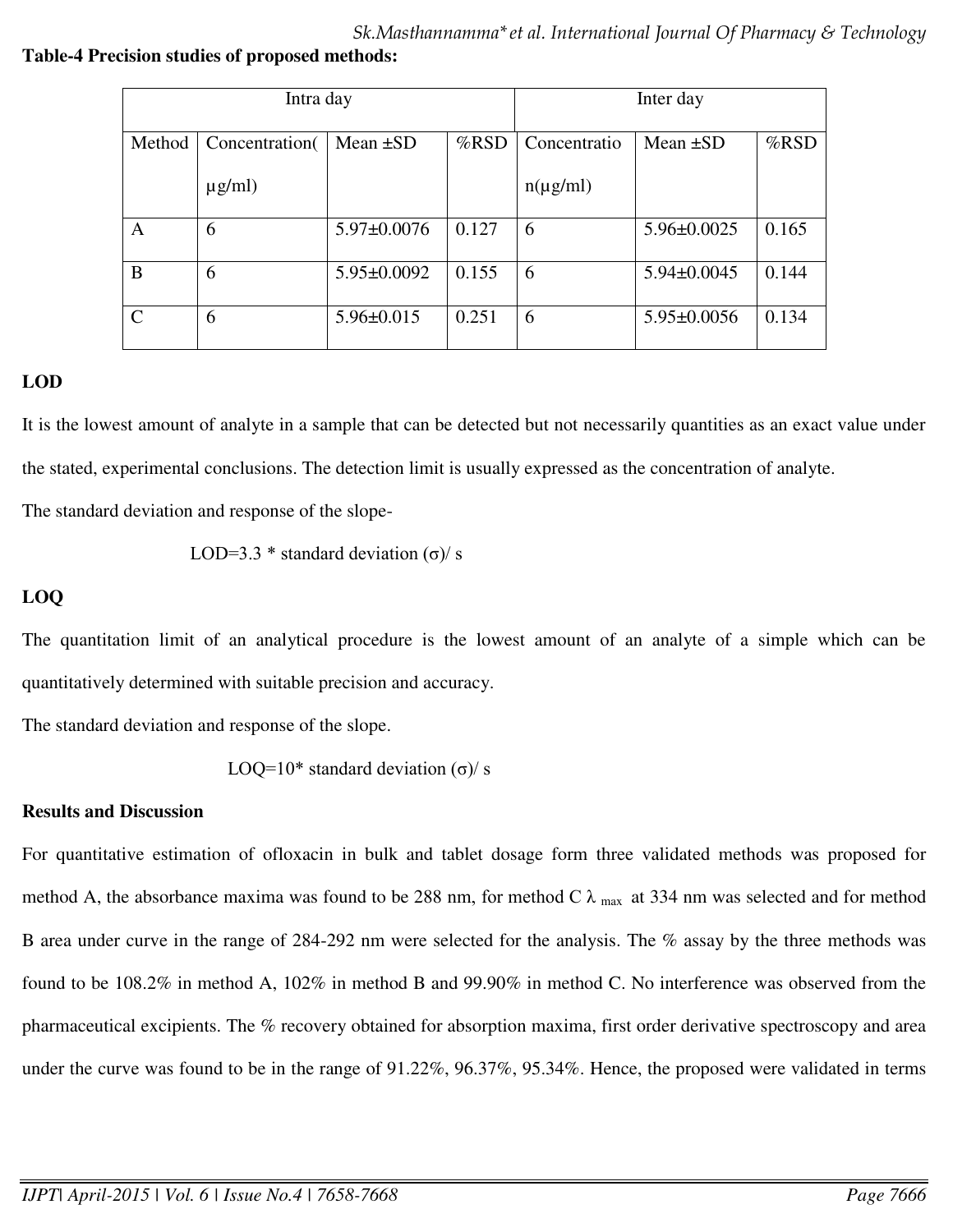of linearity, precision, and accuracy. The present work provides an accurate and sensitive method for the analysis of ofloxacin in bulk and tablet formulation.

#### **Conclusion**

The three spectrophotometric methods were developed and validated as per ICH guidelines. The standard deviation and %RSD calculated for the methods are within the limits, indicating high degree of precision of the methods. The results of the recovery studies performed indicate the methods to be accurate. Hence it can be conducted that the developed spectrophotometric methods are accurate, precise and can be employed successfully for the estimation of ofloxacin in bulk and formulation. The proposed methods were found to be simple, economical, eco-friendly, rapid, precise and accurate for the determination of ofloxacin in tablet dosage form. There is good scope for other poorly water soluble drugs which may be tried to get solubilized in 1M piperazine solution (as hydrotropic agent) to carry out their spectrophotometer analysis excluding the use of costlier and unsafe organic solvents. Thus, it can be easily and conveniently adopted for routine quality control analysis.

#### **Acknowledgement**

I am very thankful to Dr.A. Prameela Rani, principal, University College of pharmaceutical sciences, Acharya Nagarjuna University, Guntur, for providing the laboratory facilities chemicals to carryout entire research work. I am also thankful to protec lab, Hyderabad, India, for providing ofloxacin working standard as gift sample.

### **Reference**

- 1. Mathur SC, Kumar Y, Murugesan N, Rathode YKS and Sethi PD.et al Spectrophotometric determination of Ofloxacin in Pharmaceutical formulations. Indian Drugs. 1992; 29: 376-377.
- 2. Immanuel C and Kumar AKH. Et alSimple and rapid high-performance liquid chromatography method for the determination of Ofloxacin concentrations in plasma and urine. J Chromatogr B Biomed Sci Appl. 2001; 760: 91-95.
- 3. EVL. Silveria and EES Schapoval.et al Microbiological assay for determination of ofloxacin injection. J. Pharm. Biomed Anal., 2002, 1-2; 91-96.
- 4. A.P. Arjekar, U.S. Kapadia, S.V. Raj and S.S. Kunjir.et al Quantitative determination of lomefloxacin, ofloxacin, pefloxacin and enrofloxacin in pharmaceutical dosages, bulk drug and processes monitoring of enrofloxacin by HPLC-RP. Indian Drugs.,1996, 33: 261-266